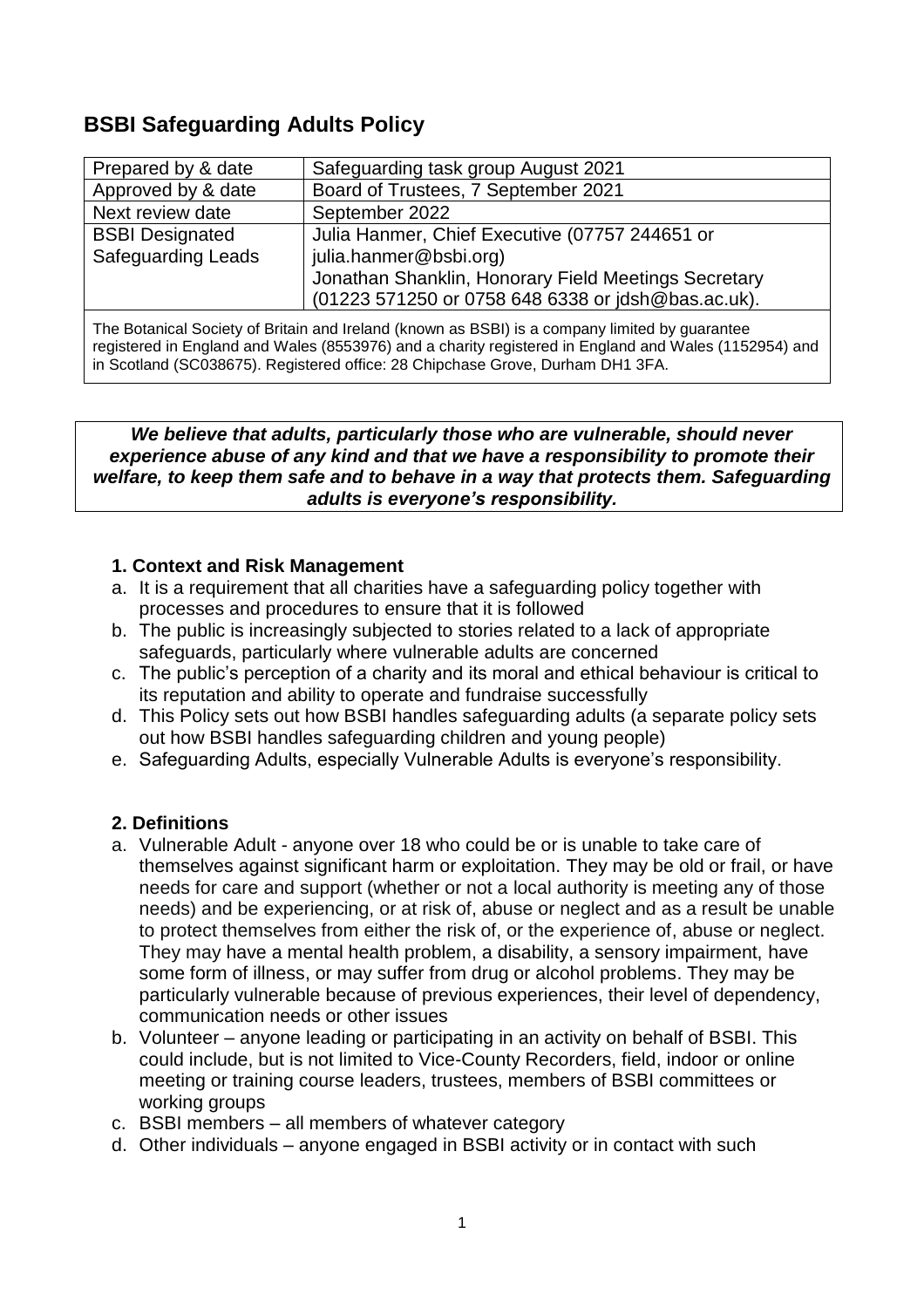- e. Serious breach any incident which breaks the law in the country in which it occurred (UK, Ireland or elsewhere)
- f. Safeguarding means taking all reasonable steps to:
	- prevent harm, particularly sexual exploitation, abuse and harassment from occurring
	- protect people, especially Vulnerable Adults, from that harm
	- to respond appropriately when harm does occur.

# **3. Policy and Application**

This policy applies to all staff, volunteers, trustees and members of BSBI and other individuals engaged with or affected by BSBI activity, in person or online.

# **4. Aim and Purpose**

- a. All Adults, including Vulnerable Adults, should never experience abuse of any kind. We have a statutory responsibility to promote their welfare, to keep them safe and to behave in a way that protects them
- b. The purpose of this policy is to protect all adults who come into contact with BSBI, including those who work in and for it, from abuse
- c. It is to protect individuals who engage with Vulnerable Adults on behalf of the BSBI from unfounded allegations of abuse.

# **5. Legal and advisory framework**

This policy has been drawn up having regard to:

- a. Care Act 2014
- b. Social Services and Well-being (Wales) Act 2014
- c. Mental Capacity Act 2005
- d. Disclosure and Barring checks for working with adults at risk
- e. Data Protection Act 1998
- f. Sexual Offences Act 2003
- g. Equality Act 2010
- h. Protection of Freedoms Act 2012
- i. Relevant government guidance on safeguarding
- j. Safeguarding and protecting people for charities and trustees (Charity Commission England and Wales).
- The policy is underpinned by the Six Principles of Adult Safeguarding set out by the Care Act, namely:
- **Empowerment:** people are supported and encouraged to make their own decisions and informed consent.

**Prevention:** it is better to take action before harm occurs.

**Proportionality:** the least intrusive response appropriate to the risk presented.

**Protection:** support and representation for those in greatest need.

**Partnership:** services offer local solutions through working closely with their

communities. Communities have a part to play in preventing, detecting and reporting neglect and abuse.

**Accountability**: accountability and transparency in delivering safeguarding.

# **6. We recognise that:**

a. We have a duty to provide a safe and trusted environment for all adults who come in to contact with any BSBI activity, in person or online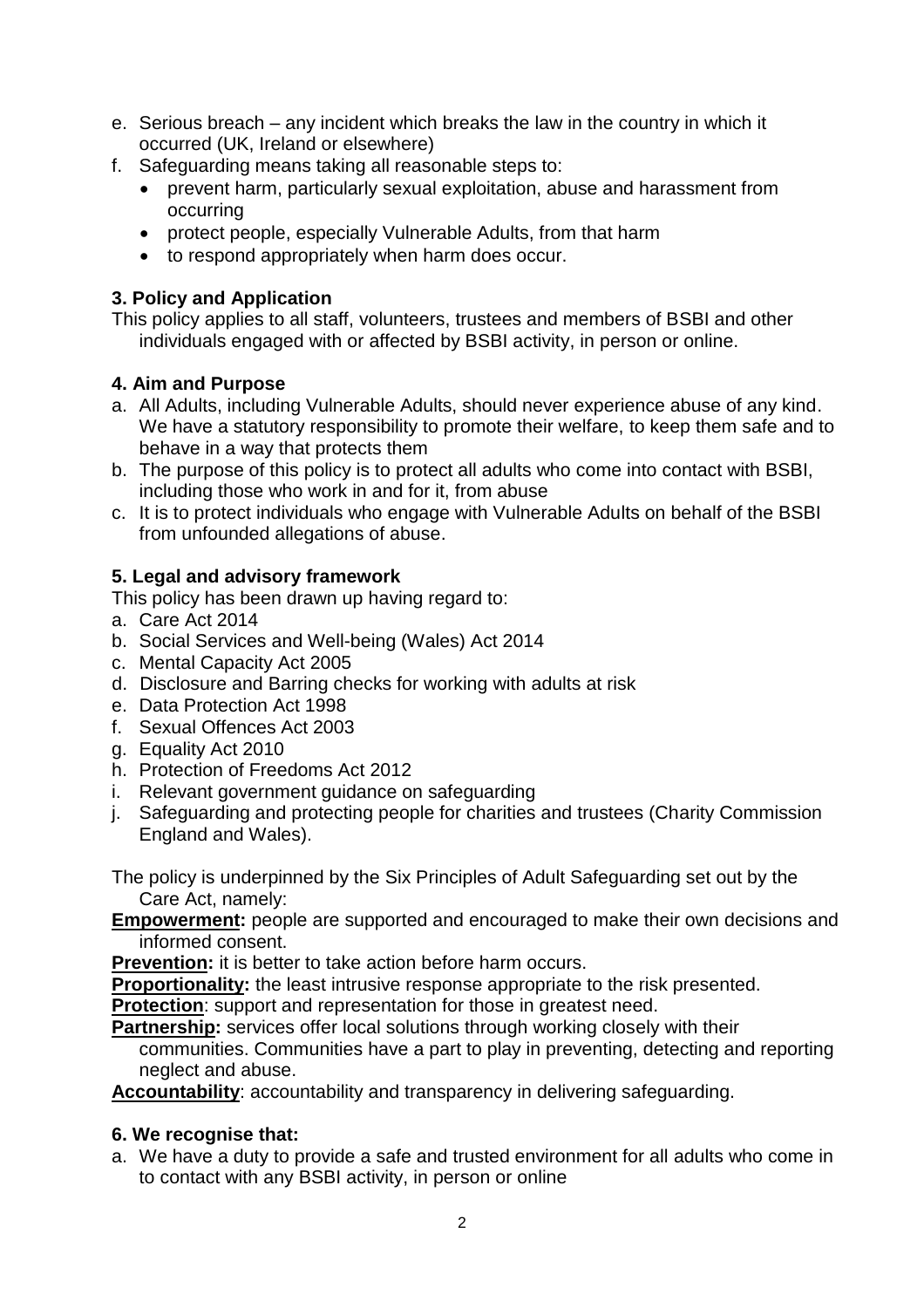- b. We have a particular duty to promote the welfare of Vulnerable Adults who may be more susceptible than others (see definition of a Vulnerable Adult)
- c. All adults, regardless of age, ability, gender, racial heritage, religious belief, sexual orientation or identity, have an equal right to protection from harm or abuse
- d. When working with children, young people or Vulnerable Adults, effective partnership with parents, carers and other agencies is essential in promoting their welfare and avoiding potential abuse or allegations of such. (See also BSBI Safeguarding Children and Young People Policy).

# **7. We will seek to keep adults safe by:**

- a. Adopting a Safeguarding Adults Code of Conduct for staff, volunteers and members (see below) and consistently applying it
- b. Valuing, listening to and respecting all those who we work with, particularly Vulnerable Adults, and putting them and affected individuals at the centre of all that BSBI does
- c. Communicating regularly with staff, volunteers and members who work or engage with other adults, and in particular with Vulnerable Adults, at field or indoor meetings or through other means (e.g. online, email, social media), and advising them of this Policy, Code of Conduct and of good practice
- d. Providing opportunities for relevant learning and training
- e. Appointing two designated leads for Safeguarding and a Trustee to have oversight
- f. Seeking to identify where and when we work with Vulnerable Adults and ensuring that staff and volunteers are suitable and legally able to act in their positions
- g. Ensuring we do not work regularly with Vulnerable Adults (defined as once a week or more on 4 or more days in 30, or overnight) unless a special risk assessment has been made and approved
- h. Developing and implementing an effective online safety policy and related procedures
- i. Using our procedures to manage any allegations against staff or volunteers appropriately
- j. Creating and maintaining an anti-bullying environment and ensuring that we have a policy and procedure to help us deal effectively with any bullying that does arise
- k. Ensuring that we have effective complaints and whistleblowing measures in place
- l. Ensuring that we provide a safe physical environment for all our participants, staff and volunteers, by applying health and safety measures in accordance with the law and regulatory guidance
- m. Building a safeguarding culture where staff and volunteers and participants treat each other with respect and are comfortable about sharing concerns
- n. Recording, storing and using information professionally and securely, in line with data protection legislation and guidance
- o. Sharing concerns with agencies who need to know, involving Vulnerable Adults as appropriate
- p. Having mature, accountable and transparent systems for response, reporting and learning when risks materialise
- q. Keeping this policy and procedures under review.

## **8. Confidentiality**

It is essential that confidentiality is maintained at all stages of the process when dealing with safeguarding matters. Information relating to the concern and subsequent case management should be shared on a need to know basis only, and should be kept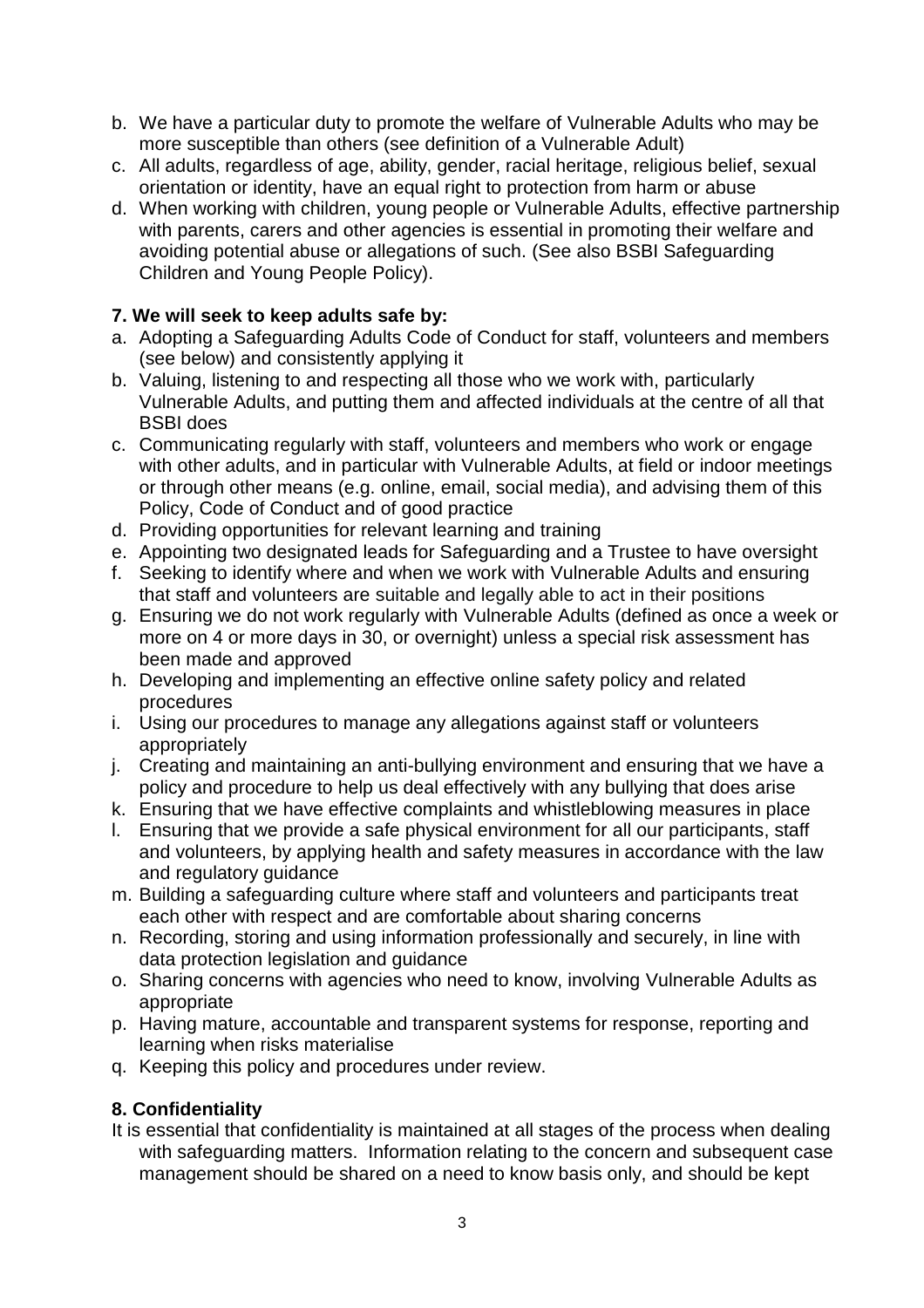secure at all times (password protected if kept electronically or in a locked file if hard copy).

## **9 Related Policies and Documents**

- a. BSBI Meetings (Leaders) Guidance
- b. BSBI Privacy Policy and Data Handling Policy
- c. BSBI Safeguarding Children and Young People Policy
- d. BSBI Employee Handbook, including: Recruitment and Pre-Employment checks, Health and Safety Policy, Anti Bullying and Harassment policy, Whistleblowing procedure.

## **10 Appendices**

| Appendix                                      | <b>BSBI Safeguarding Adults Code of Conduct</b>                            |  |  |  |
|-----------------------------------------------|----------------------------------------------------------------------------|--|--|--|
| Appendix                                      | <b>BSBI Safeguarding Procedures - In case of disclosure, allegation or</b> |  |  |  |
|                                               | suspicion of abuse                                                         |  |  |  |
| Appendix                                      | <b>BSBI Safeguarding reporting form</b>                                    |  |  |  |
|                                               |                                                                            |  |  |  |
| Further appendices to be added in due course: |                                                                            |  |  |  |
| Appendix                                      | Role of the Safeguarding Leads                                             |  |  |  |
|                                               |                                                                            |  |  |  |
| Appendix                                      | Permission form for taking images and sharing information                  |  |  |  |
| 5                                             |                                                                            |  |  |  |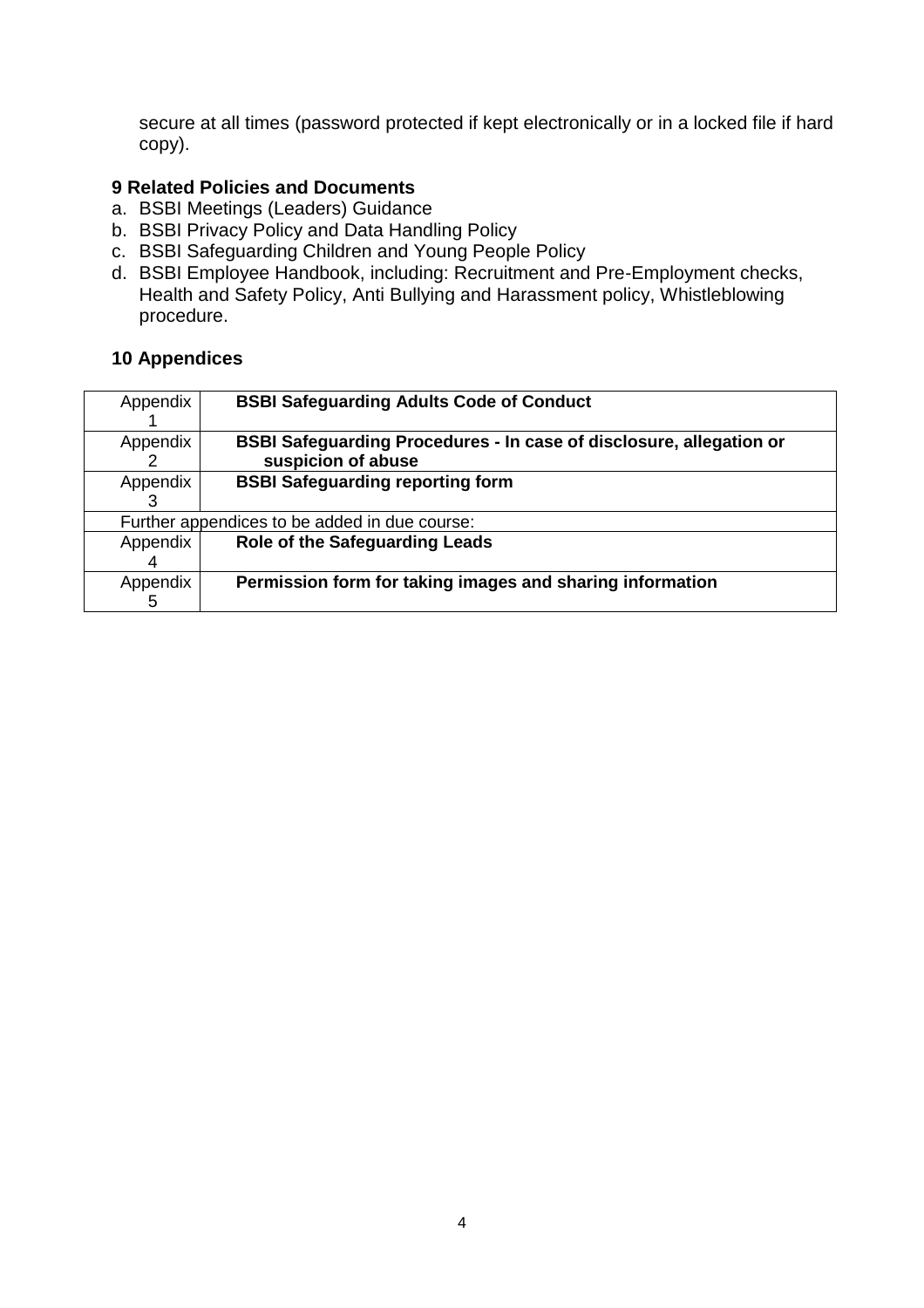# Appendix 1 **BSBI Safeguarding Adults Code of Conduct**

### *We believe that adults should never experience abuse of any kind and that we have a responsibility to promote their welfare, to keep them safe and to behave in a way that protects them. Safeguarding adults is everyone's responsibility.*

This Code of Conduct aims to create a safe and trusted environment for all adults who come into contact with BSBI activity. It is to help to protect adults, particularly Vulnerable Adults, from abuse and inappropriate behaviour. It is also to protect staff and volunteers from unfounded allegations of abuse of children.

### **1. Applicability and enforcement**

a. This Safeguarding Adults Code of Conduct applies to all members of staff, volunteers and trustees operating on behalf of BSBI and BSBI members or other individuals engaged in BSBI activity. Any breaches of this Code of Conduct must be reported to the **BSBI Safeguarding Leads**, both of whom are DBS (Disclosure and Barring Service) checked:

Julia Hanmer tel: 07757 244651 email: julia.hanmer@bsbi.org Jonathan Shanklin tel: 01223 571250 or 0758 648 6338 email: jdsh@bas.ac.uk

- b. Serious breaches (see definition in section 2 above) by any staff member, volunteer, BSBI member or other will result in a referral to a statutory agency, which may include the police or An Garda Síochána (Ireland), Local Authority social care department, the Independent Safeguarding Authority, the Charity Commission (England and Wales) or OSCR (Scotland) and the Health Service Executive
- c. A breach of this Code of Conduct by staff may be regarded as a disciplinary offence under BSBI Staff Disciplinary Procedures.
- 2. **What to do**: staff, volunteers, BSBI members and others involved in BSBI activities **must**:
- a. observe this Safeguarding Adults Code of Conduct
- b. seek to promote a safe, trusted and respectful environment for all adults by:
	- treating all fairly, avoiding favouritism, being a good role model
	- ensuring language used is appropriate, is not deliberately offensive or discriminatory
	- ensuring the right to privacy is respected
	- following online safety quidelines
- c. ensure that any risk assessment for an activity takes Vulnerable Adults appropriately into account and that any contact with Vulnerable Adults is appropriate for the activity
- d. ensure that Vulnerable Adults feel safe and secure with other adults with whom they are in contact and agree to any sharing of information and images
- e. ensure that there is more than one adult present (within sight or hearing) during activities with Vulnerable Adults
- f. keep a tally of how frequently they work with Vulnerable Adults and if this approaches regular contact (defined as once a week or more, or on 4 or more days in 30, or overnight), report it to the BSBI Safeguarding Leads for advice
- g. report all concerns or allegations of breach of the Safeguarding Adults Policy and Code of Conduct to the **BSBI's Safeguarding Leads,** as soon as possible after the concern or allegation has been raised.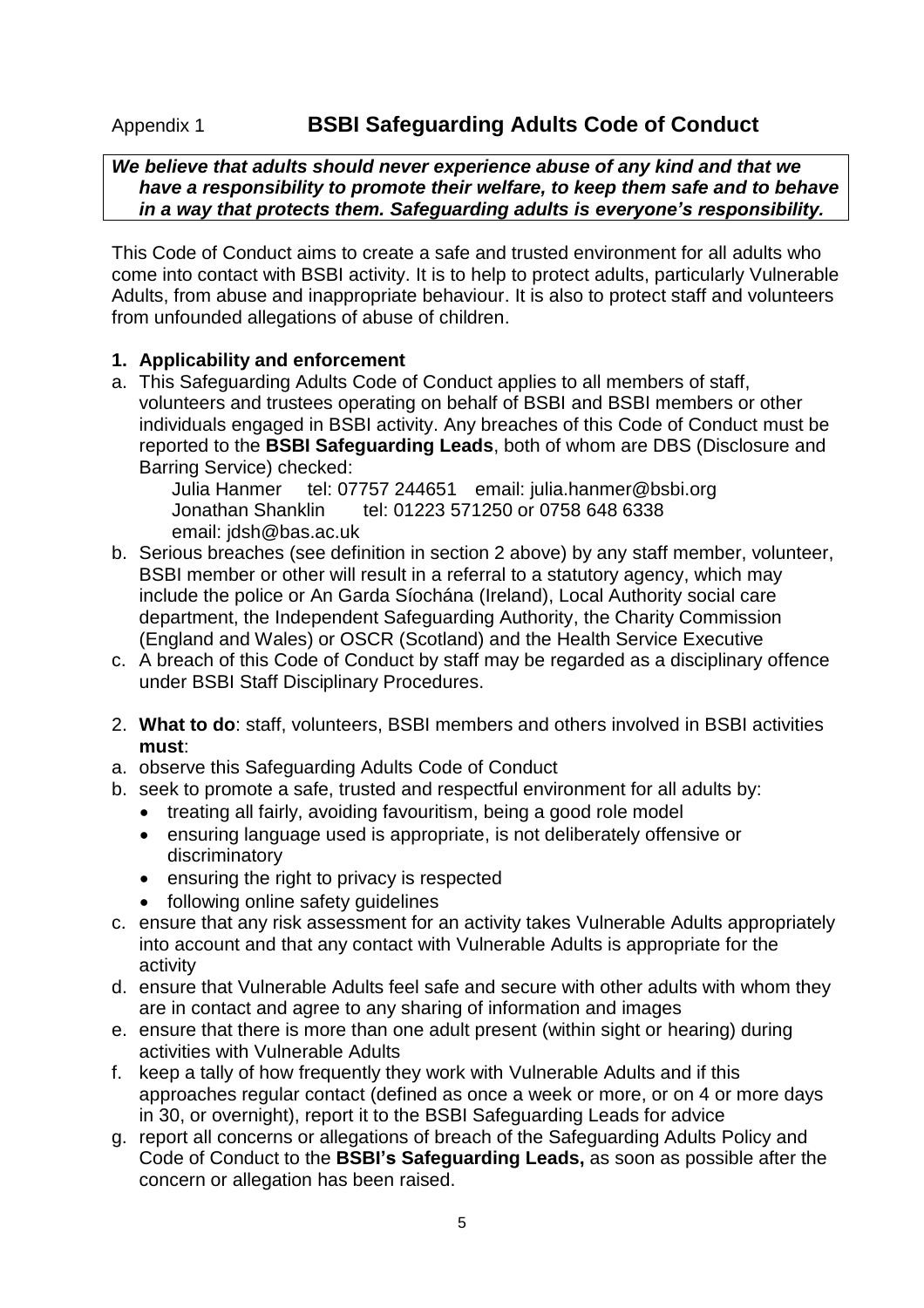- 3. **What not to do:** staff, volunteers BSBI members and others involved in BSBI activities **must not**:
- a. subject an adult (vulnerable or not) to physical, emotional or psychological abuse, or neglect
- b. develop inappropriate relationships, sexually abuse or exploit individuals
- c. make promises not to report disclosures of abuse
- d. put themselves or others in a potentially vulnerable or compromising situation or behave in a way that may be open to misinterpretation by anyone
- e. allow concerns or allegations of abuse to go unreported
- f. work regularly with Vulnerable Adults (defined as once a week or more, or on 4 or more days in 30, or overnight) unless a special risk assessment has been made and approved.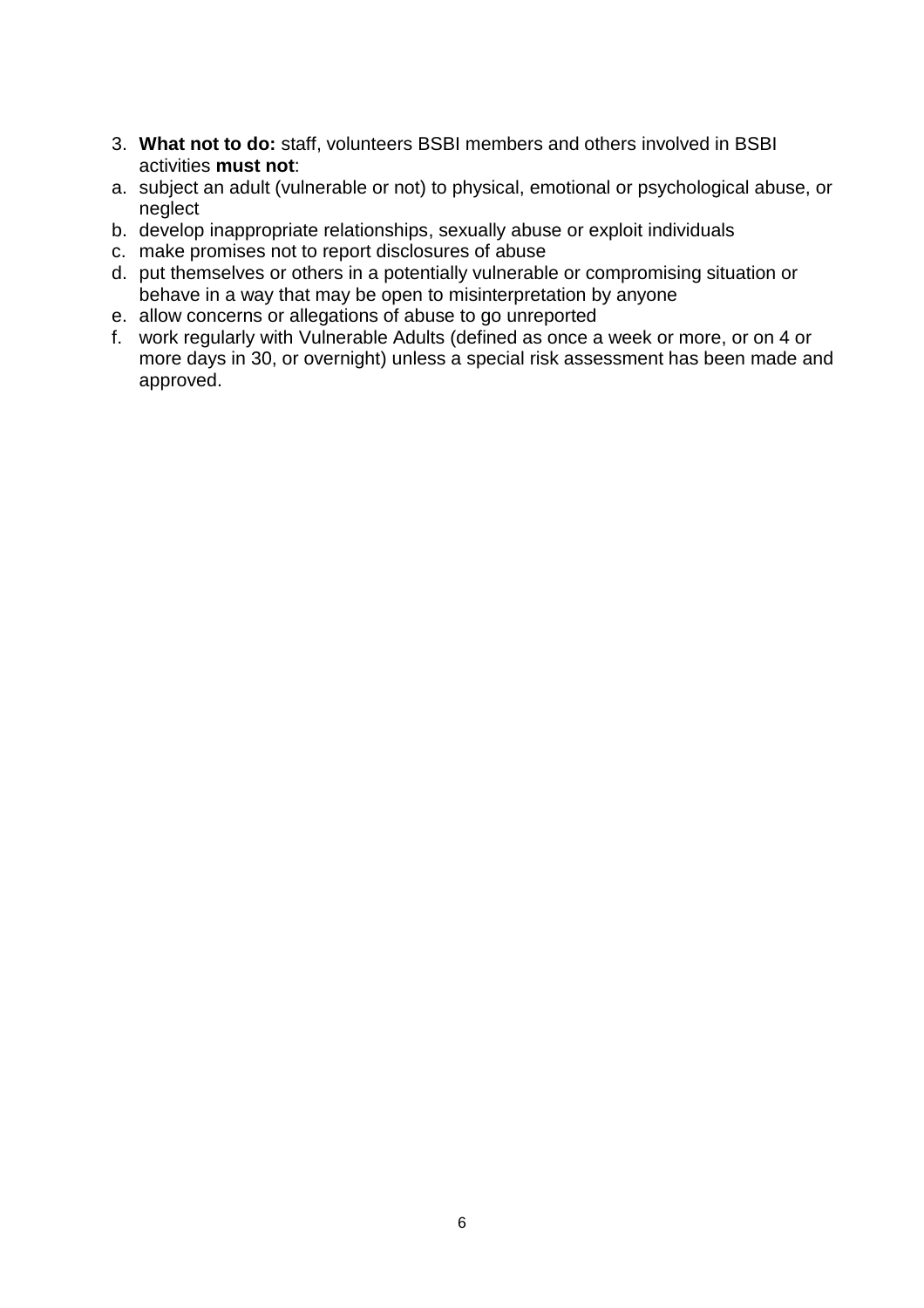# Appendix 2 **BSBI Safeguarding Procedures In case of disclosure, allegation or suspicion of abuse**

# **Roles:**

## **DSL – Designated safeguarding leads:**

- Julia Hanmer tel: 07757 244651 email: julia.hanmer@bsbi.org
- Jonathan Shanklin tel: 01223 571250 or 0758 648 6338 email: jdsh@bas.ac.uk
- **Safeguarding Trustee** Anthony Thomas

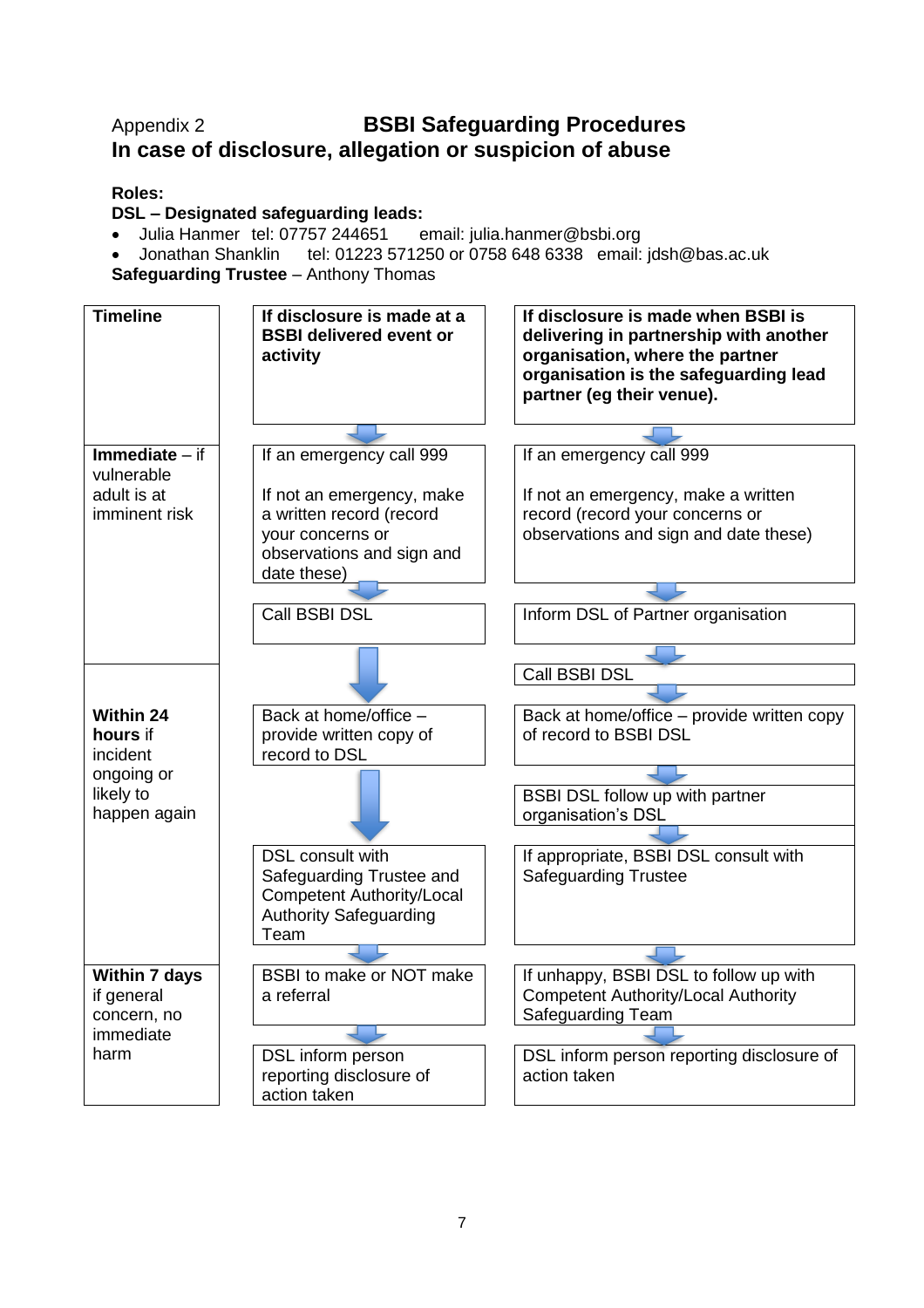# Appendix 3 **BSBI Safeguarding Reporting Form: PART 1**

| Your name:                                                                                              | Your contact details (phone or email):                                                                  |
|---------------------------------------------------------------------------------------------------------|---------------------------------------------------------------------------------------------------------|
|                                                                                                         |                                                                                                         |
| Who else was present during the<br>disclosure?                                                          | Today's date:                                                                                           |
|                                                                                                         |                                                                                                         |
| Name of BSBI event or activity at which<br>disclosure occurred                                          | Name and contact details for Partner organisation(s)<br>if co-delivered                                 |
|                                                                                                         |                                                                                                         |
| Location of disclosure:                                                                                 | Date and time of disclosure:                                                                            |
|                                                                                                         |                                                                                                         |
| Name of child/children or young person/s or<br>vulnerable adult(s) concerned<br>(full name if possible) | Name and contact details of parent/carer of child,<br>young person or vulnerable adult (if appropriate) |
|                                                                                                         |                                                                                                         |

### **Please complete only relevant boxes**

What was said by the child, young person or vulnerable adult or by the person alleging or suspecting abuse? *(Try and record the exact words said)*

Describe their emotional condition (your observations e.g. concern, worry, upset, crying) and physical condition (please use the diagram below to mark on the location of any injuries that you have seen, if relevant):



**N.B. please DO NOT take any photos**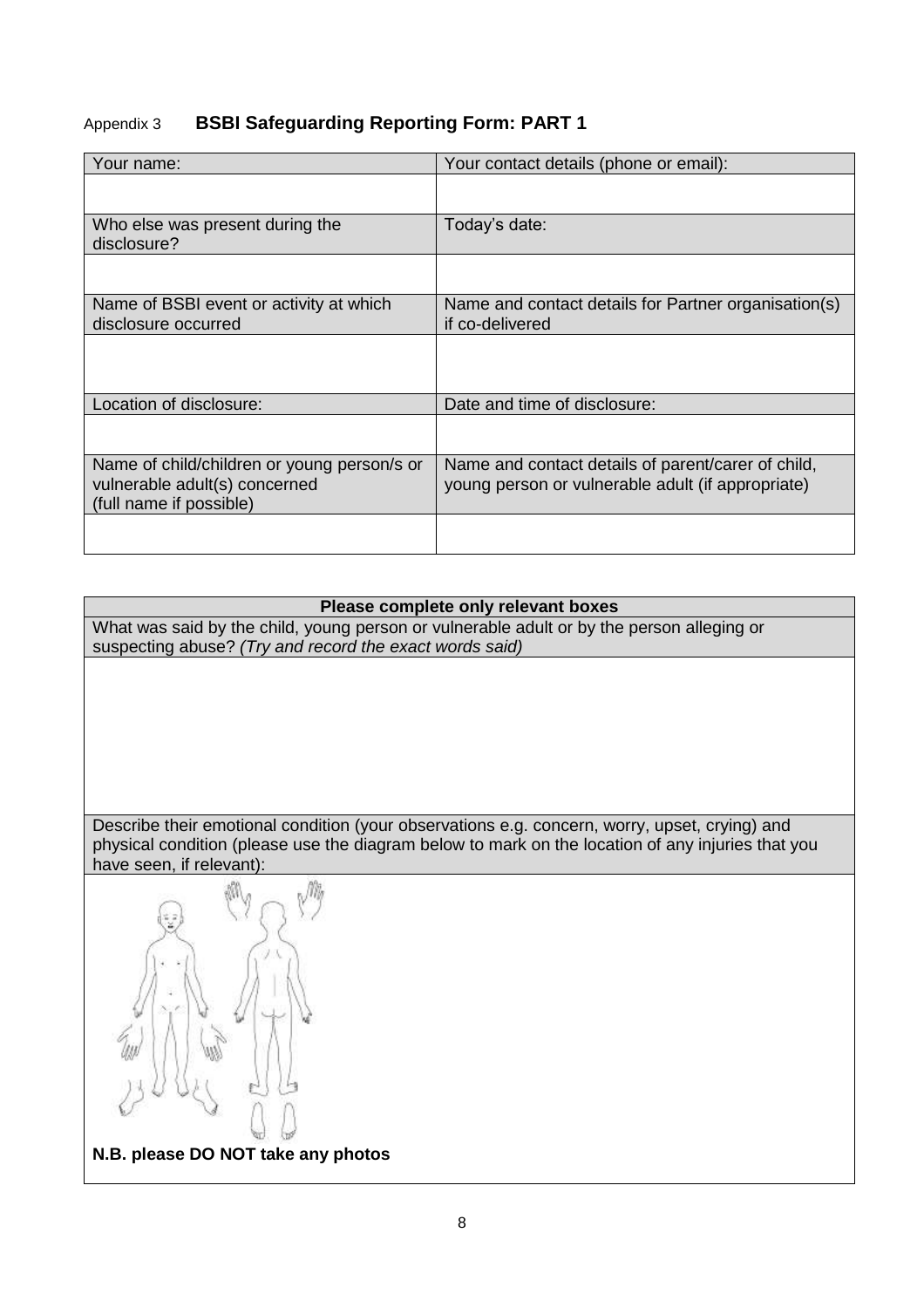| Why were you concerned? Please say what it was that concerned you.     |  |  |  |  |  |
|------------------------------------------------------------------------|--|--|--|--|--|
| If you include your opinion here, please make sure it is substantiated |  |  |  |  |  |

What did you say back to the child, young person or vulnerable adult? *(Try and record the exact words you used)*

| Your signature: | Date and time: |
|-----------------|----------------|
|                 |                |

| If Partner organisation is<br>safeguarding lead:<br>Name, job title and contact details of<br><b>Partner Organisation's Designated</b><br>Safeguarding Lead: | Date and Time that the<br>documents were handed<br>over: | Where were you when you<br>handed the document to the<br>Partner's DSL? |  |  |  |
|--------------------------------------------------------------------------------------------------------------------------------------------------------------|----------------------------------------------------------|-------------------------------------------------------------------------|--|--|--|
|                                                                                                                                                              |                                                          |                                                                         |  |  |  |
| Feedback / information provided by the Partner's Designated Safeguarding Lead when handover<br>took place?                                                   |                                                          |                                                                         |  |  |  |
|                                                                                                                                                              |                                                          |                                                                         |  |  |  |

#### **BSBI meeting/activity leader actions NOW**

- 1. If you believe the child or vulnerable adult is in immediate danger, you must contact 999 straight away (police/ambulance depending on help required)
- 2. Notify the BSBI DSL by phone, to inform them of the situation.
- 3. If Partner organisation is the Safeguarding lead find the Partner Organisation's DSL (unless the DSL is the person against whom the allegation has been made, if that is the case find another senior member of staff) and pass this document to them (ideally physically in person, or failing that by phone or email) and verbalise your concerns. Make a photocopy or take a picture of your report and keep this.
- 4. Give this report (or your copy of the report, if the partner organisation is the lead) to the BSBI DSL as soon as practicable.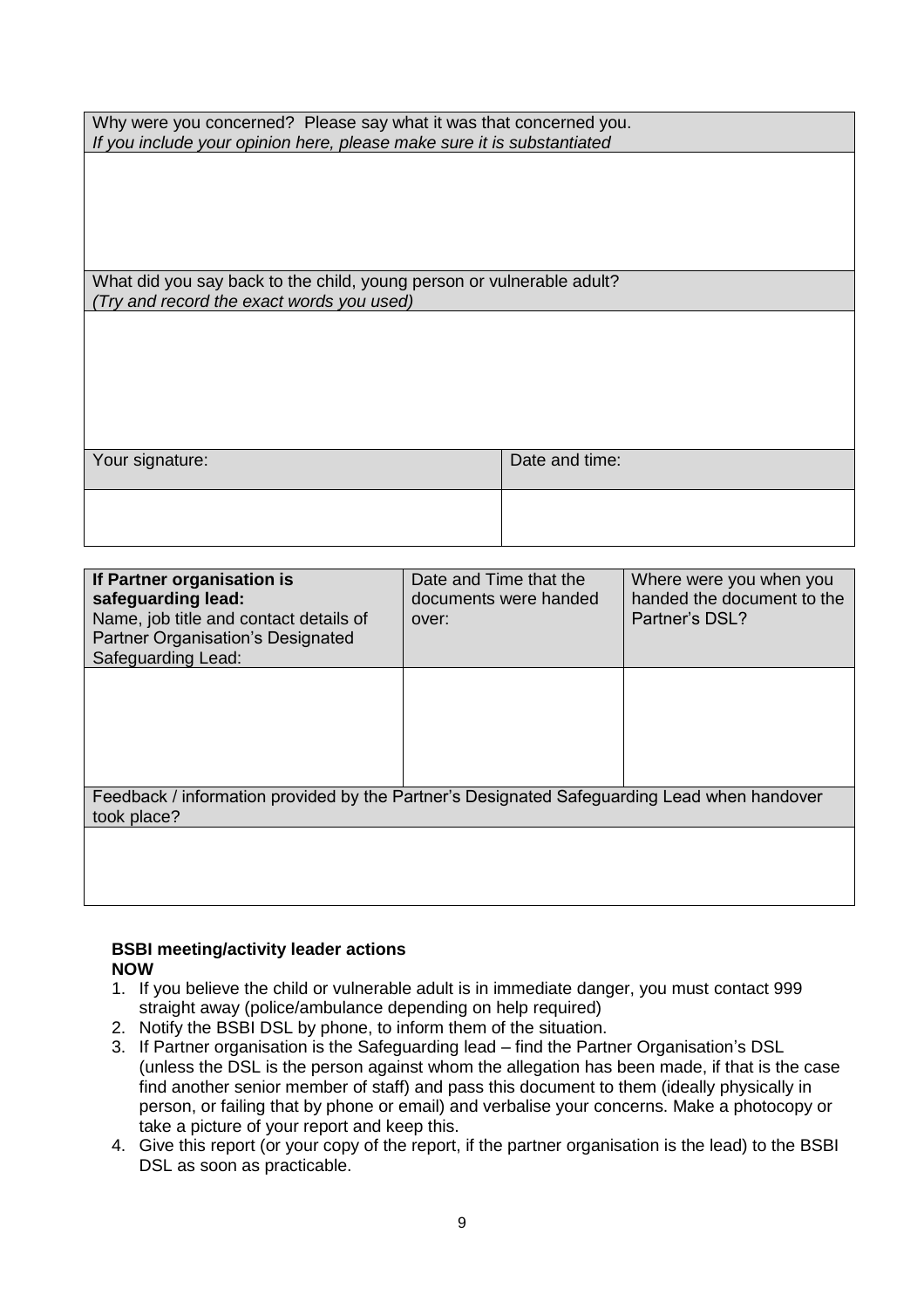#### **PART 2: Record for Disclosures or Suspected Abuse (TO BE COMPLETED BY BSBI's DSL)**

### **DSL responsibilities and actions**

BSBI's DSL/deputy is responsible for:

- completing Part 1 if information is not complete
- completing Part 2 of the Report (see information required below) and keeping it updated
- notifying the Trustee with safeguarding responsibility within 1 working day, that an incident has been reported and keeping the Trustee updated on progress
- if Partner organisation was safeguarding lead, following up the incident notification with the DSL of the partner
- establishing what (if any) action has been taken by the DSL of the partner and other agencies and noting this; there may be multiple entries, each separate entry should be dated
- reporting the incident to the next Board of Trustees meeting
- carrying out any actions which the Board of Trustees may advise
- maintaining a secure record of the incident for future reference (password protected if digital or locked file if hard copy).

Information required for completion of Part 2:

- confirmation that the named DSL responsible for ongoing action has been notified
- date of follow-up enquiry to partner organisation (if appropriate)
- action taken by partner organisation (if appropriate), date of follow-up enquiry establishing this information; may be multiple entries, each should be initialled by the DSL
- any other action, notes, concerns; to be updated as necessary.

| For office use only                                                      |                                                                                |                                                                                                                      |                           |
|--------------------------------------------------------------------------|--------------------------------------------------------------------------------|----------------------------------------------------------------------------------------------------------------------|---------------------------|
| Address of child, young person or<br>vulnerable adult:                   | Parent/ guardian / carer name                                                  | Address of<br>parent/guardian/carer (if<br>different from address of<br>child, young person or<br>vulnerable adult): |                           |
|                                                                          |                                                                                |                                                                                                                      |                           |
| For children under 18:<br>Date of birth of the child or young<br>person: | Are there other agencies involved<br>with this family? E.g. social<br>services | Have the parents/<br>guardians agreed to be<br>referred?                                                             |                           |
|                                                                          |                                                                                |                                                                                                                      |                           |
| Actions taken                                                            | By who?                                                                        | Date                                                                                                                 | <b>Initials</b><br>of DSL |
|                                                                          |                                                                                |                                                                                                                      |                           |
|                                                                          |                                                                                |                                                                                                                      |                           |
|                                                                          |                                                                                |                                                                                                                      |                           |
|                                                                          |                                                                                |                                                                                                                      |                           |

Disclosure followed up on \_\_\_\_\_\_\_\_(date) with \_\_\_\_\_\_\_\_\_\_\_\_\_\_(competent authority)